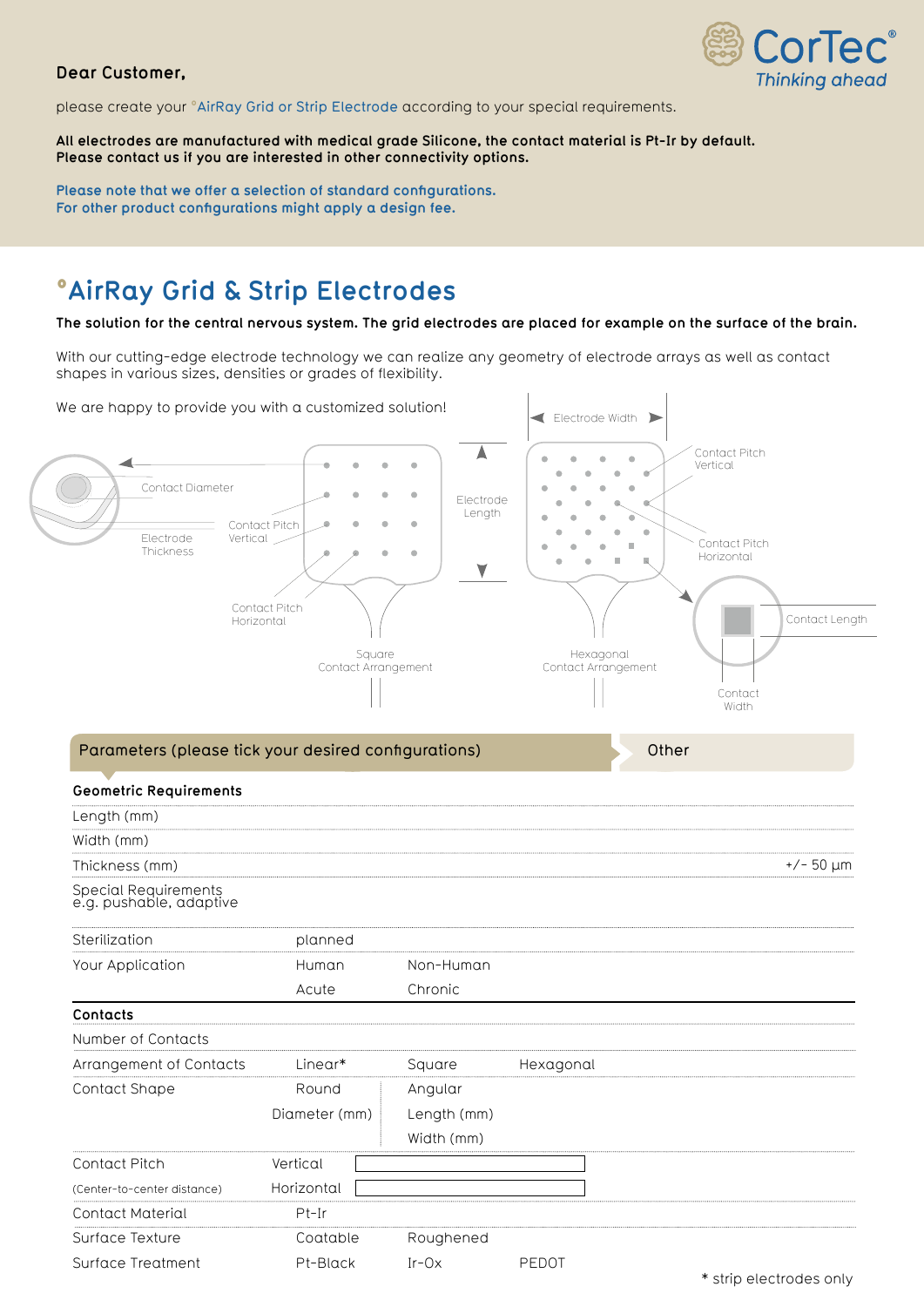

| Parameters (please tick your desired configurations) |                                                                    |            | Other                      |  |
|------------------------------------------------------|--------------------------------------------------------------------|------------|----------------------------|--|
| <b>Cables and Connectors</b>                         |                                                                    |            |                            |  |
| Material of wires                                    | $Pt-Ir$                                                            | MP35N      |                            |  |
| <b>Cable Type</b>                                    |                                                                    |            |                            |  |
| <b>Straight Wire Cables</b>                          | 75µm PtIr                                                          | 75µm MP35N |                            |  |
|                                                      | Highly Flexible wire (MP-DFT)                                      |            |                            |  |
|                                                      | Wires are bundled in silicone tubing                               |            |                            |  |
| Cable Length                                         |                                                                    |            |                            |  |
| <b>Connector Type</b>                                |                                                                    |            |                            |  |
| Extracorporal                                        | Omnetics: circular or linear   max. 32 channels (design dependent) |            |                            |  |
|                                                      | Pig tail (max. 32 channels)                                        |            | Open wire                  |  |
| Percutaneous                                         | Plastics One (max. 6 channels)                                     |            |                            |  |
| Implanted                                            | Craggs Connector (max. 4 channels)                                 |            |                            |  |
|                                                      | IS-1 (max. 2 channels)                                             |            | Bal Seal (max. 8 channels) |  |
|                                                      | Other                                                              |            |                            |  |
| <b>Additional Testing Services</b>                   |                                                                    |            |                            |  |
| Mechanical Testing                                   | Yes                                                                | <b>No</b>  |                            |  |
| <b>Impedance Measurement</b>                         | Yes                                                                | <b>No</b>  |                            |  |
| Impedance Spectoscopy                                | Yes                                                                | No.        |                            |  |
| Quantity                                             |                                                                    |            |                            |  |
| Sketch                                               |                                                                    |            |                            |  |